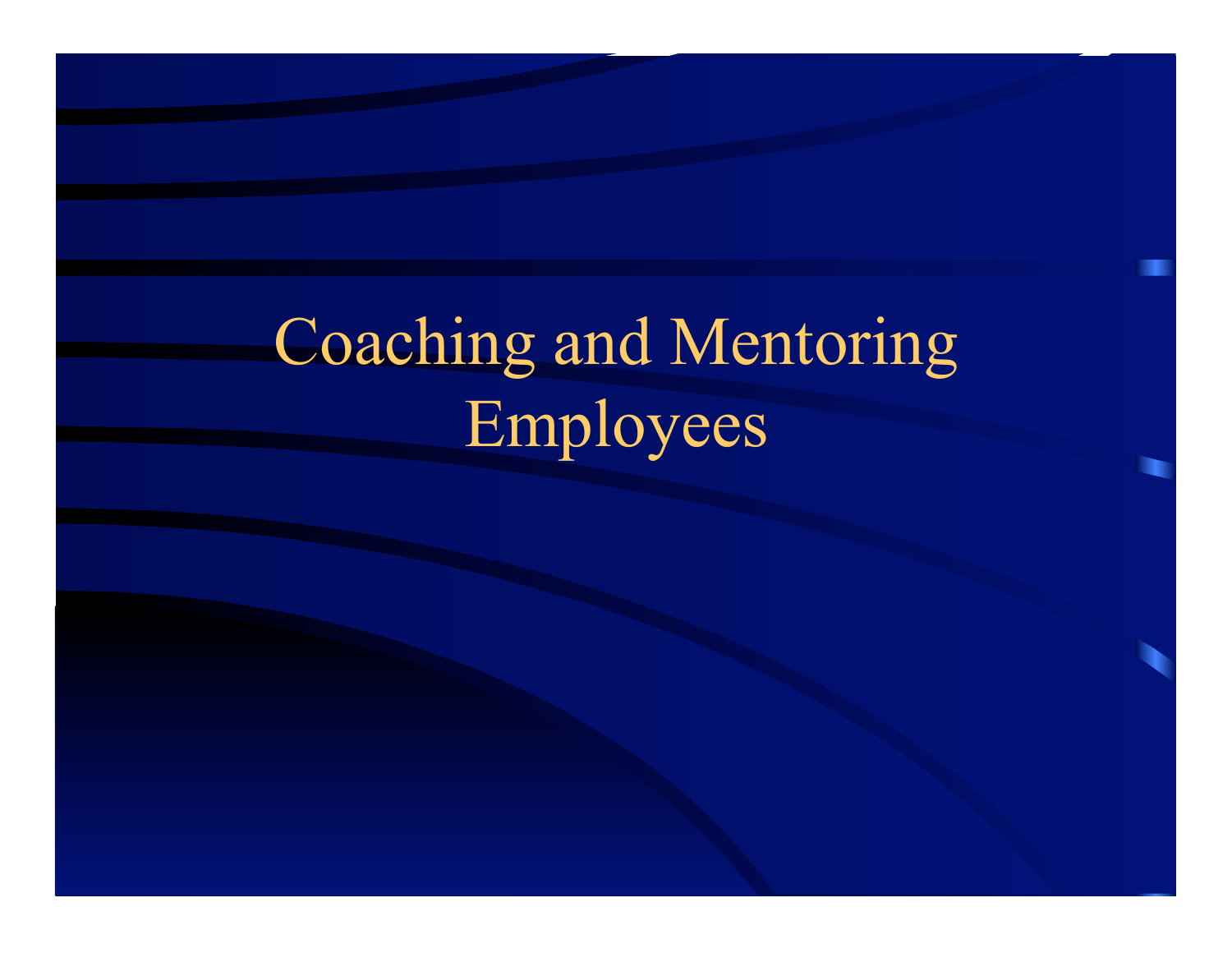#### Course Objectives

- Define coaching and distinguish between traditional supervision and coaching
- Describe the benefits of coaching
- Identify each learner's current supervisory style
- Distinguish between Internal and Focused listening and describe the value of using Focused listening with employees
- Recognize when to use Investigative, Discovery and Empowering questions and when to use Guidance as part of the coaching relationship
- Identify the three Transactional Analysis ego states and how to stay in adult during difficult interactions
- Describe how to use coaching skills to support specific Action Learning Assignments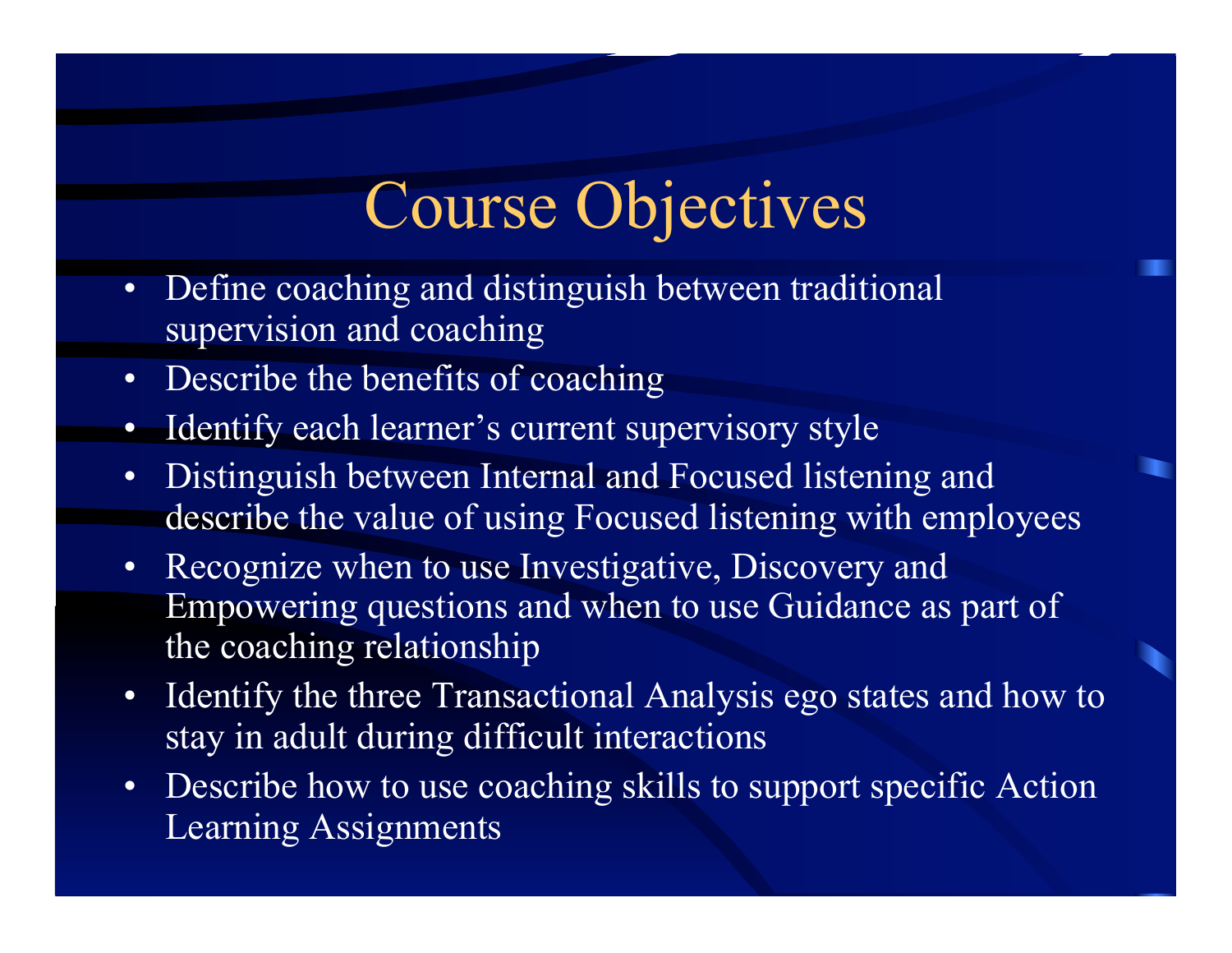# Coaching and Mentoring Employees

- Facilitator Introduction
- Review Agenda
- Participant Introductions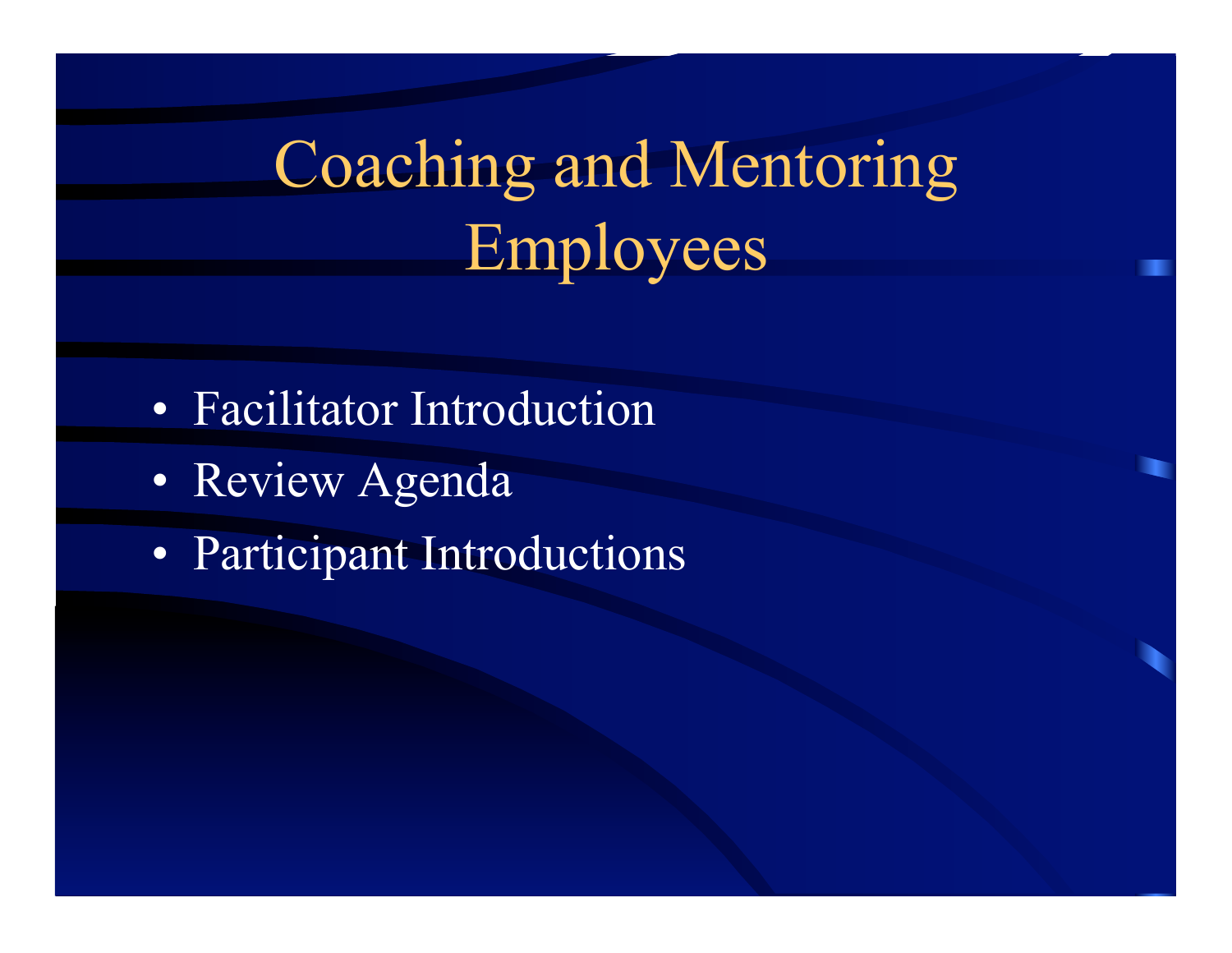#### What is Coaching?

- What is Coaching?
- What is the benefit: to the employer, the manager, the organization?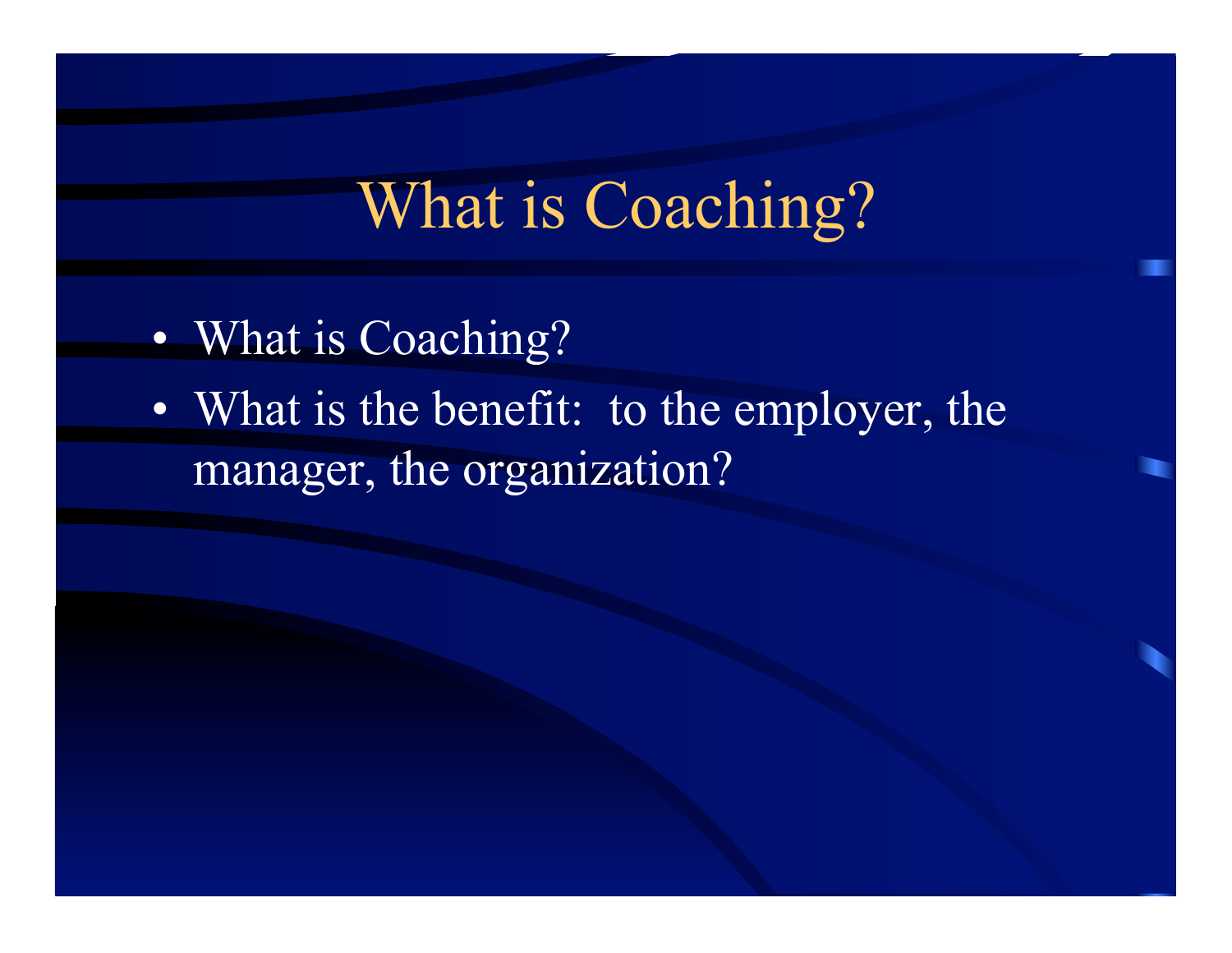## What Does a Coach Do?

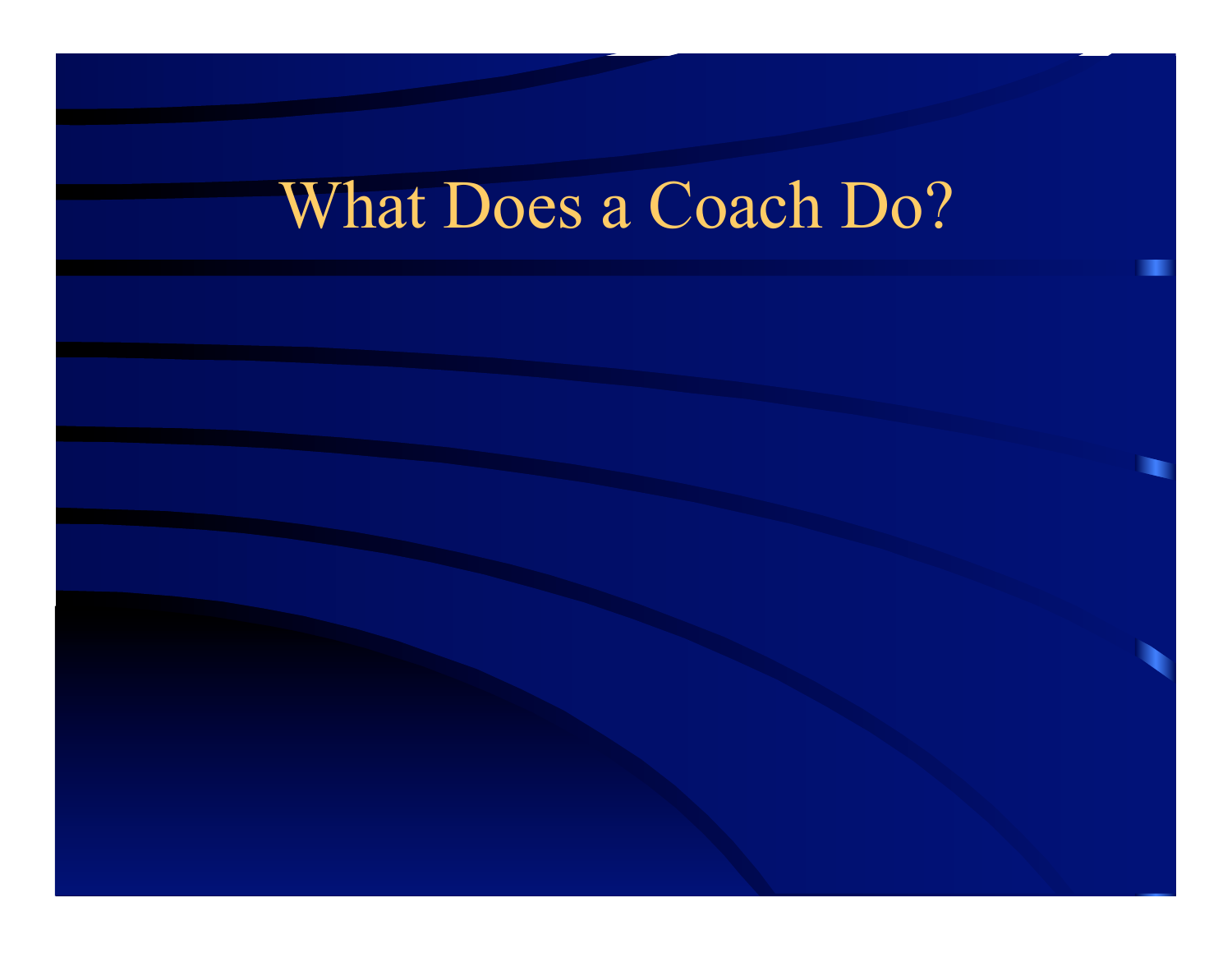## Where Do You Stand

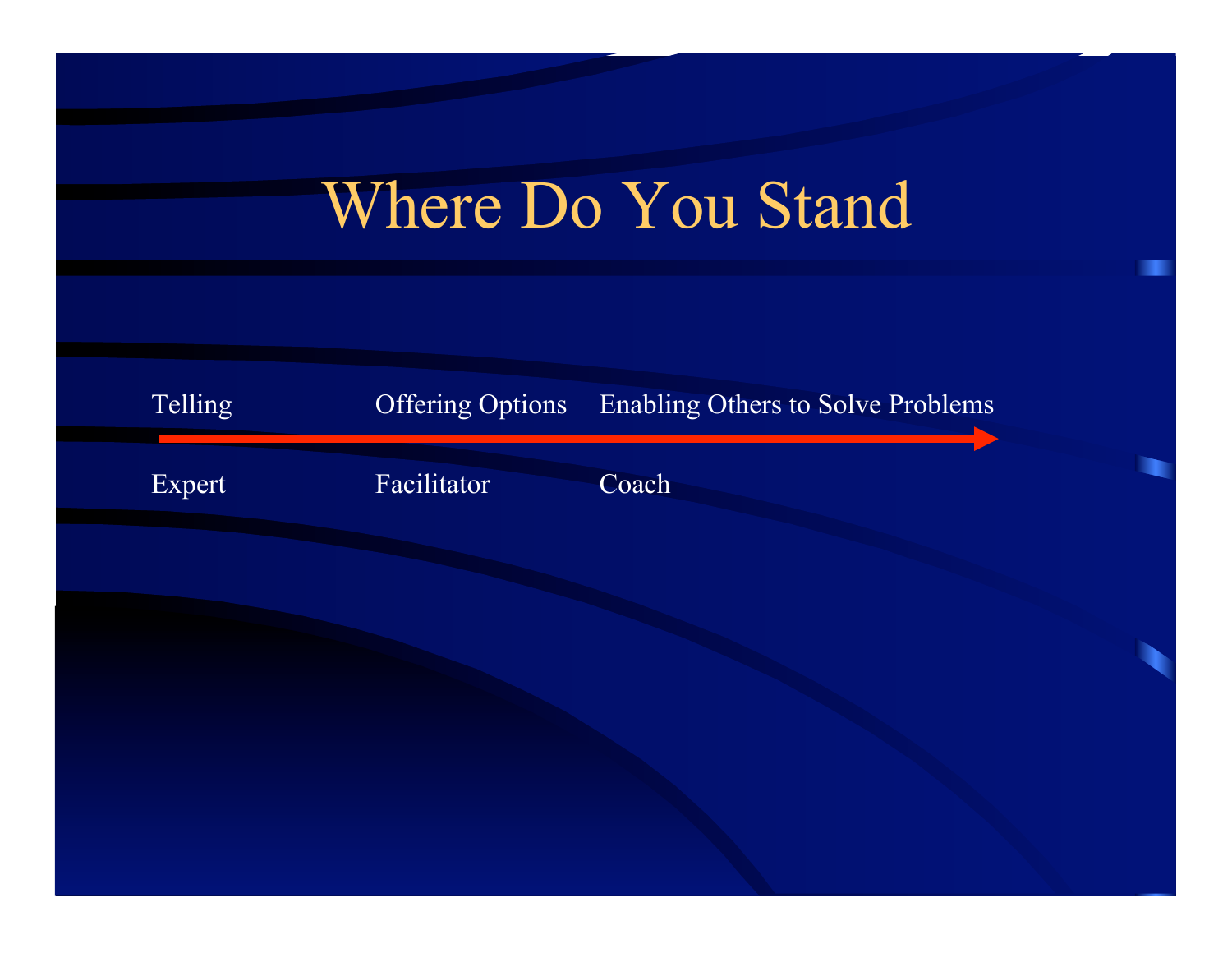# Questions Have Power!!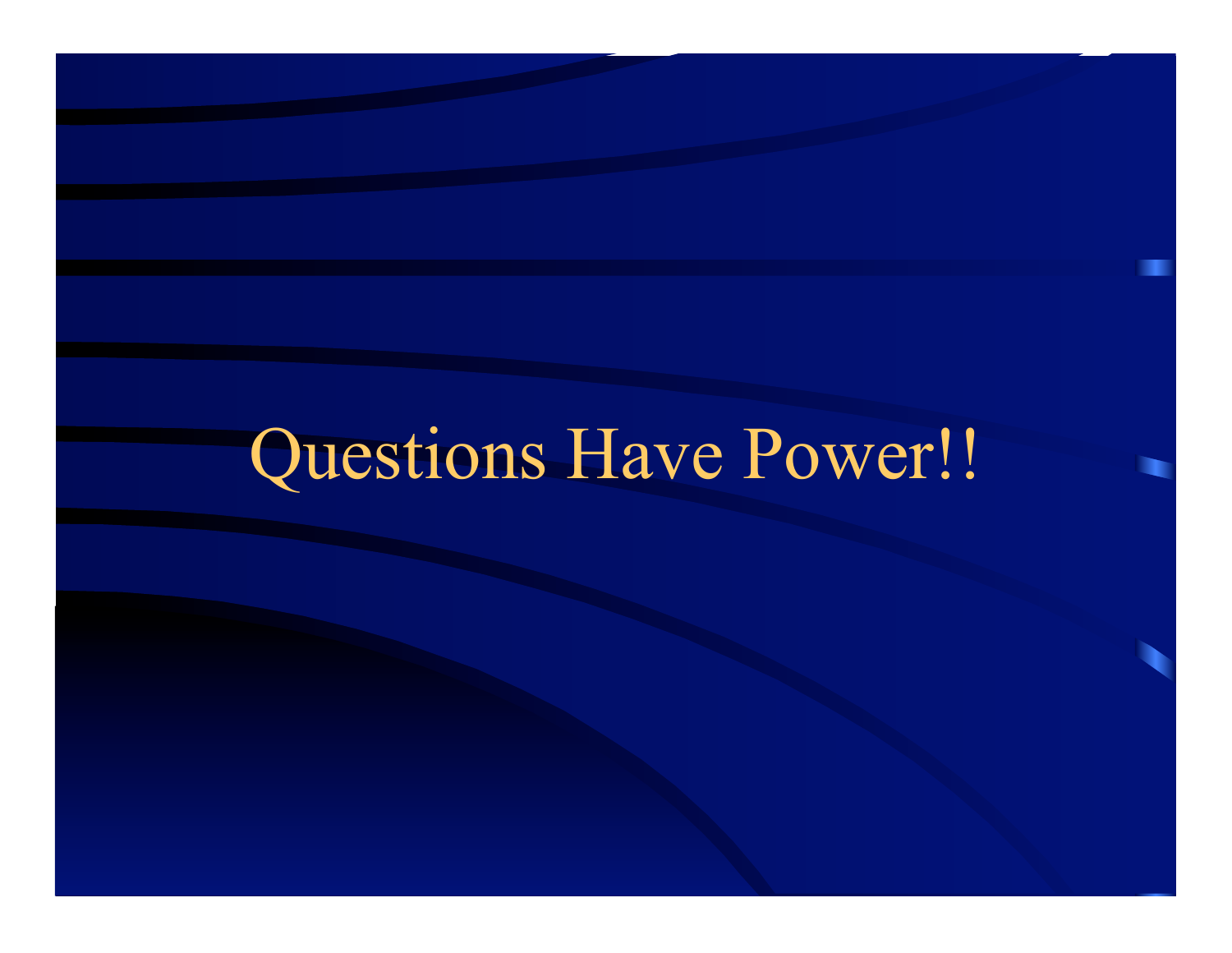#### Levels of Listening

#### • Internal

- Content
- Judgments or assumptions that you're making about person and/or yourself in process
- Focused
	- What the person is saying beneath the content of his or her words.
	- Underlying issues, needs, feelings, what's important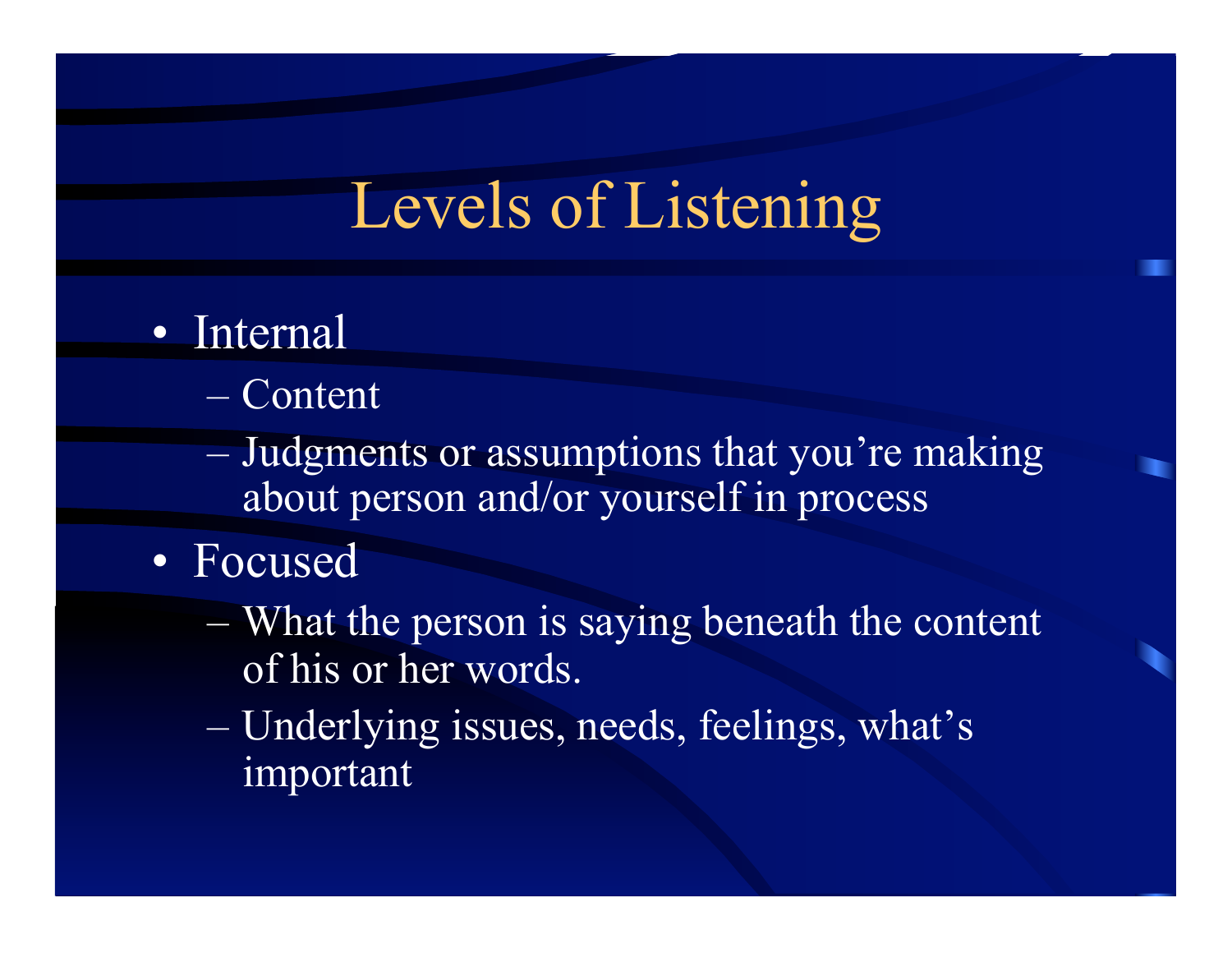#### Investigative Questions

• Solicit facts and objective data – *What's happened?*  – *Tell me what you have accomplished so far.*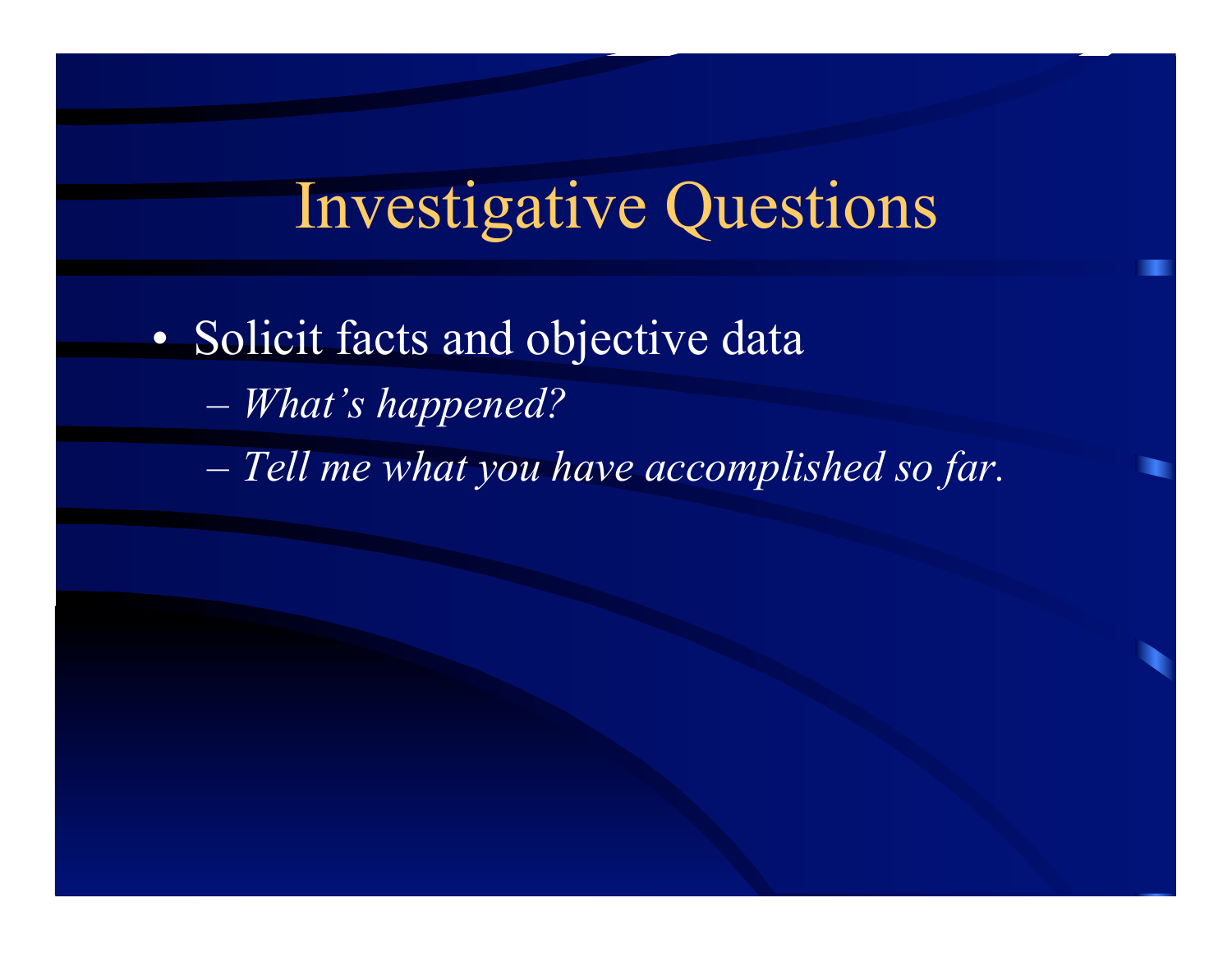#### Discovery Questions

- Push person to explore, draw conclusions, learn from experience and discover new knowledge or insights
	- *What are the benefits or negatives from this?*
	- *What obstacles might get in the way?*
	- *What does this situation mean to you?*
	- *What if it doesn't work?*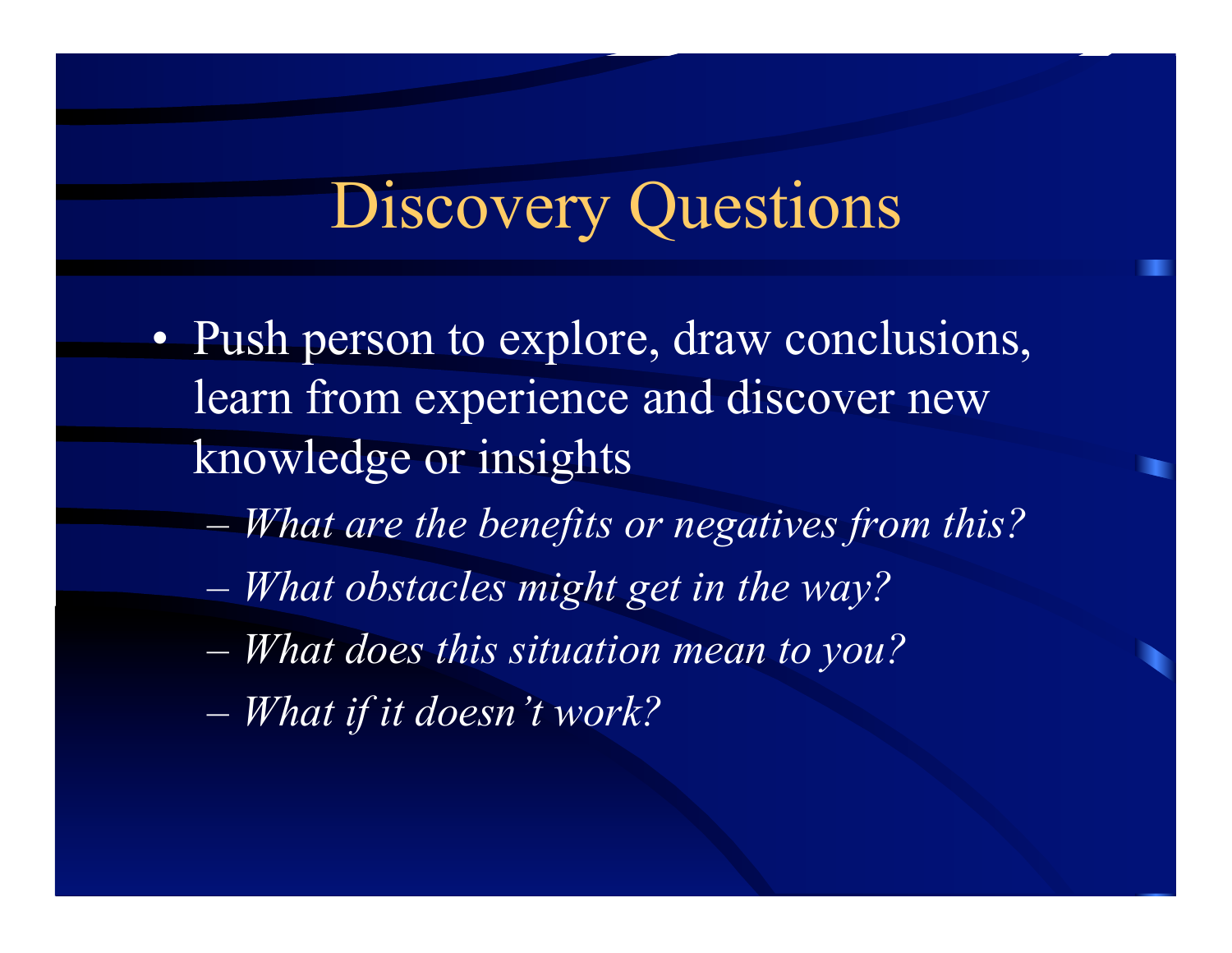## Empowering Questions

- What person is feeling, planning, ready to commit to
	- *What will you get from this?*
	- *What will be your first step?*
	- *When will you start?*
	- *How will you know this problem is solved?*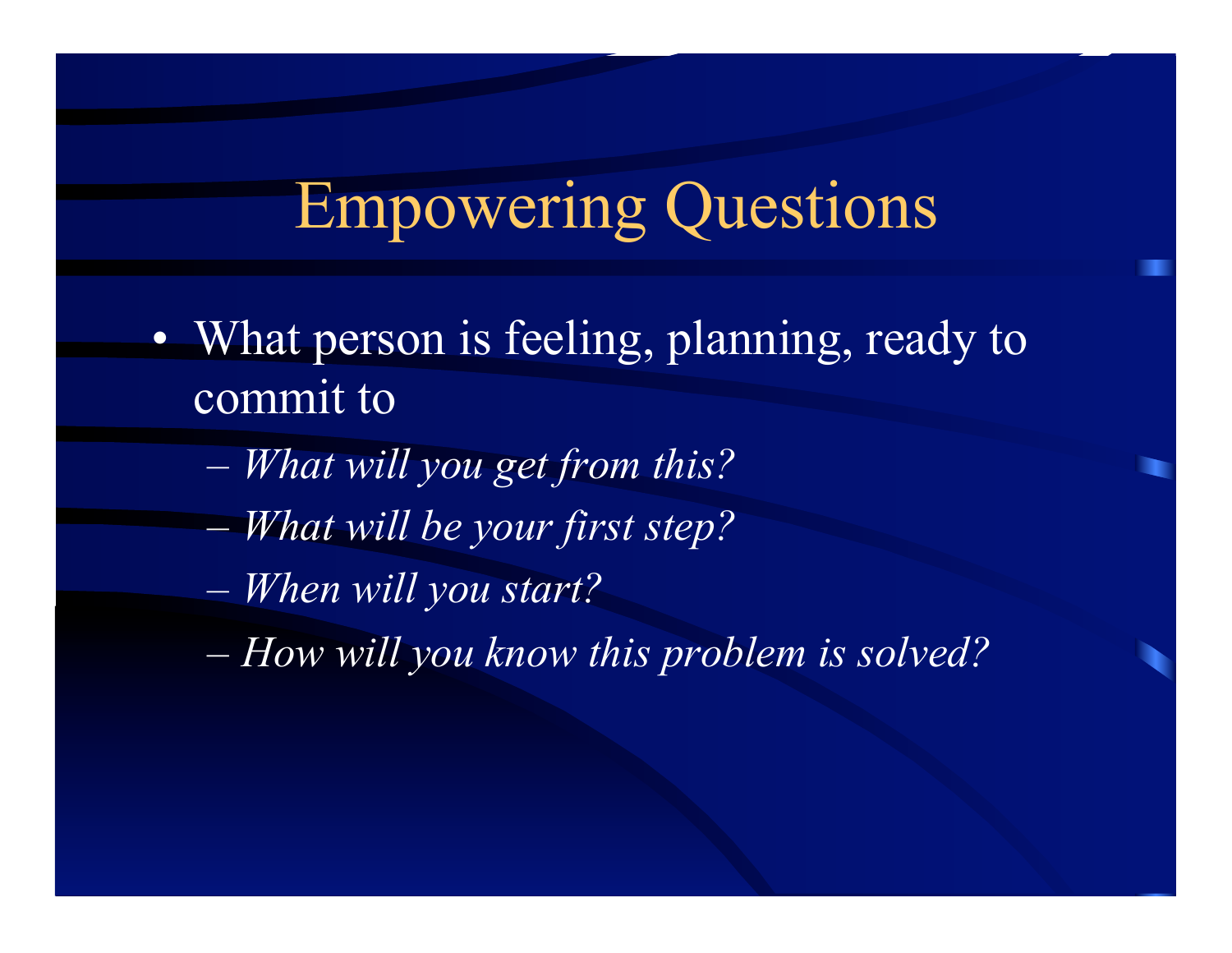# **Offering Guidance**

• Sharing what you know – *I have a sense that*  – *Can I check something out with you?*  • Sharing suggestions – *Are you open to hear another idea?*  – *I've had some experience in that, would you be willing to hear it?*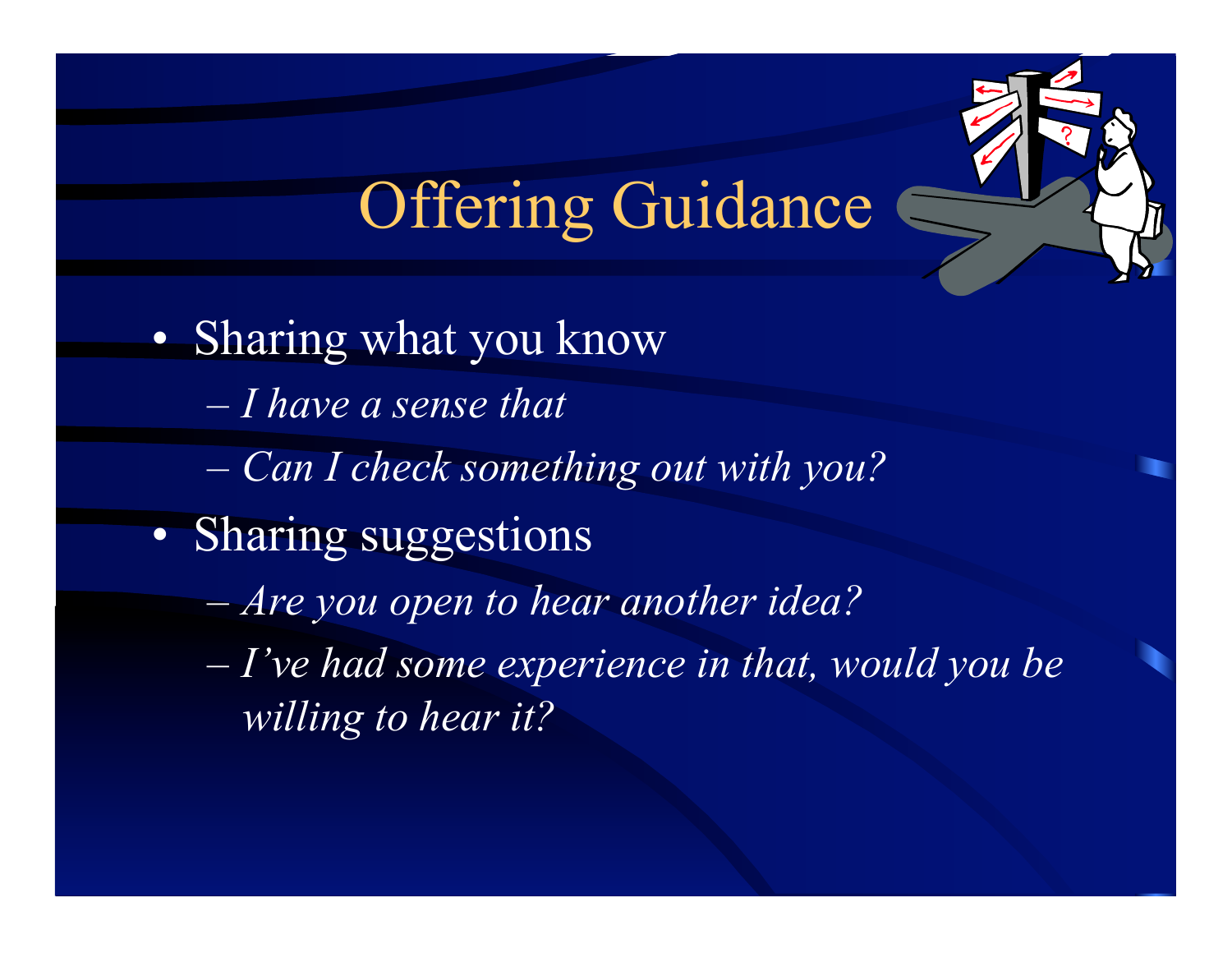#### Checking for Readiness

• Preparing to change and for possible obstacles

*Ask: What will you do now, and when? What could stop you moving forward? How will you overcome it?*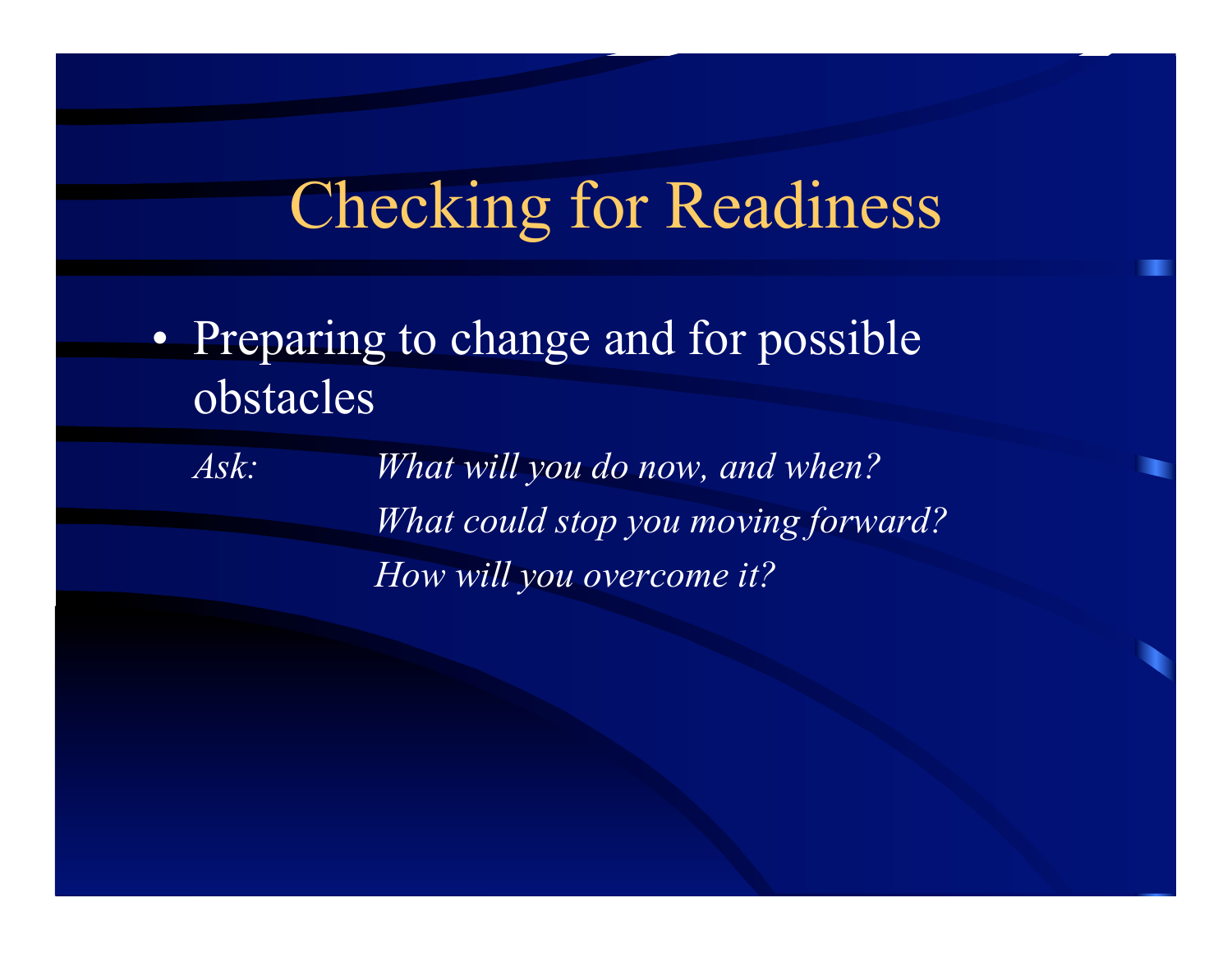#### Transactional Analysis



Questioning, thinking, factfinding, reasoning

Critical and Caring—learnings from parents and society about Right/Wrong; Should/Should Not Feeling—I'm okay or I'm not okay, feeling good or bad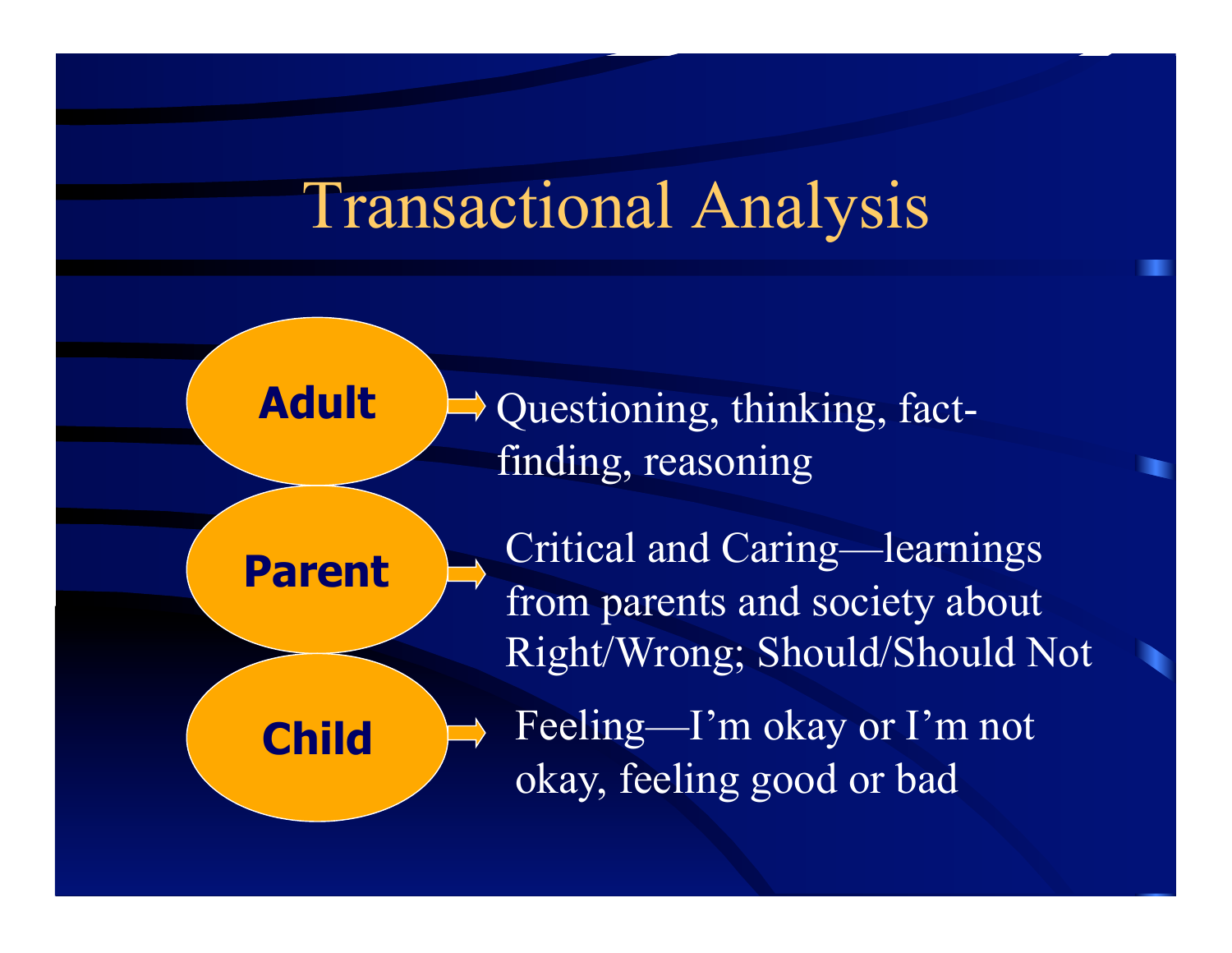# Ego States

п

n

|                   | <b>Child</b>    | <b>Parent</b>         | <b>Adult</b>  |
|-------------------|-----------------|-----------------------|---------------|
| <b>Verbal</b>     | I wish, I like, | You should, you       | What is it?   |
| cues              | I want          | never                 | Why?          |
| <b>Activation</b> | Automatic:      | Automatic:            | Conscious and |
|                   | Fear, joy,      | <b>Situation that</b> | purposeful    |
|                   | person in       | triggers learned      |               |
|                   | parent state    | beliefs & values      |               |
| Goal              | Feel good,      | Be right, be          | Competence    |
|                   | be liked        | superior              |               |
| <b>Too much</b>   | Selfish,        | Judgmental, fixes     |               |
|                   | unreasonable,   | others problems       |               |
|                   | insensitive     |                       |               |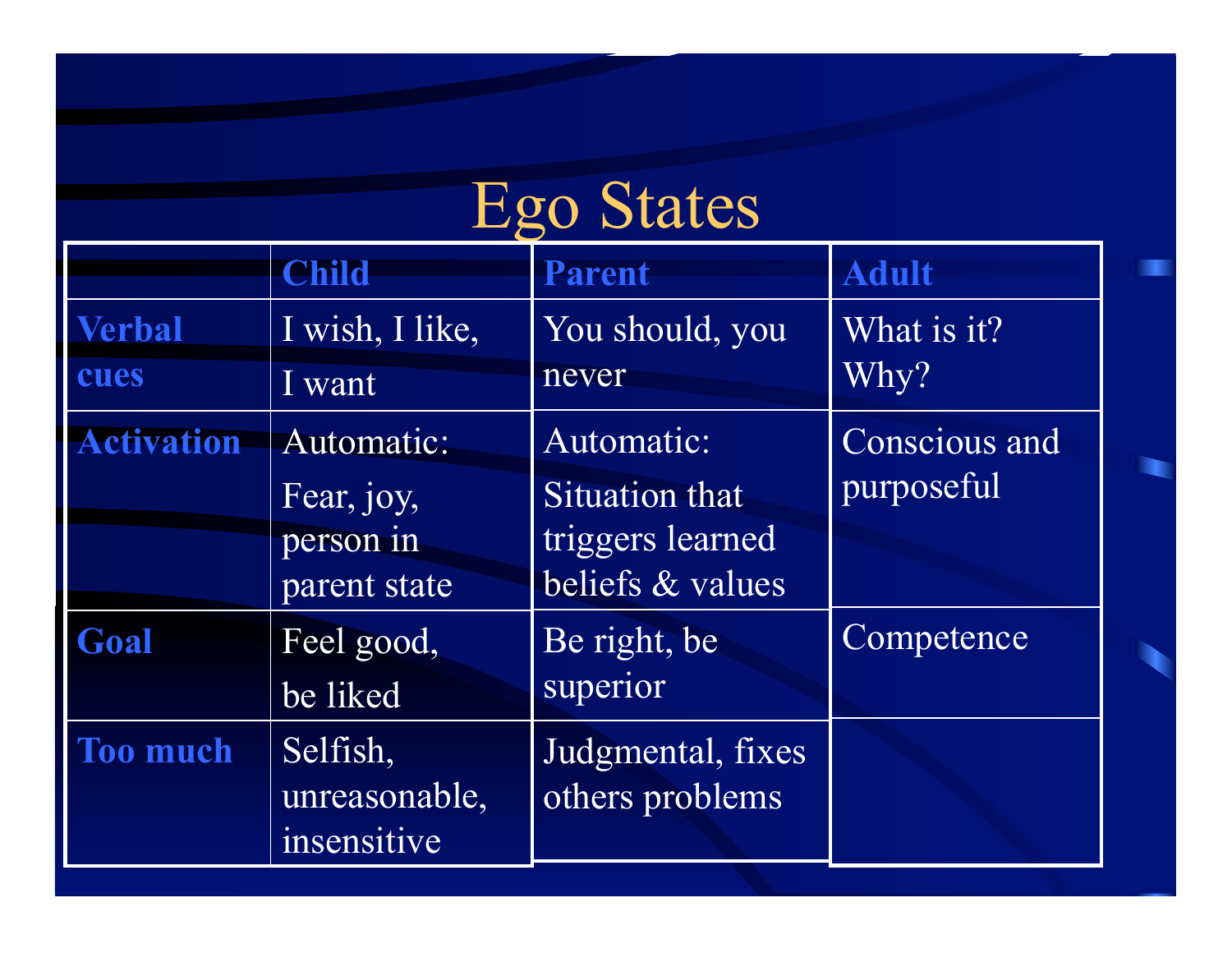# Review: Ego States

• Working with a partner, complete the worksheet.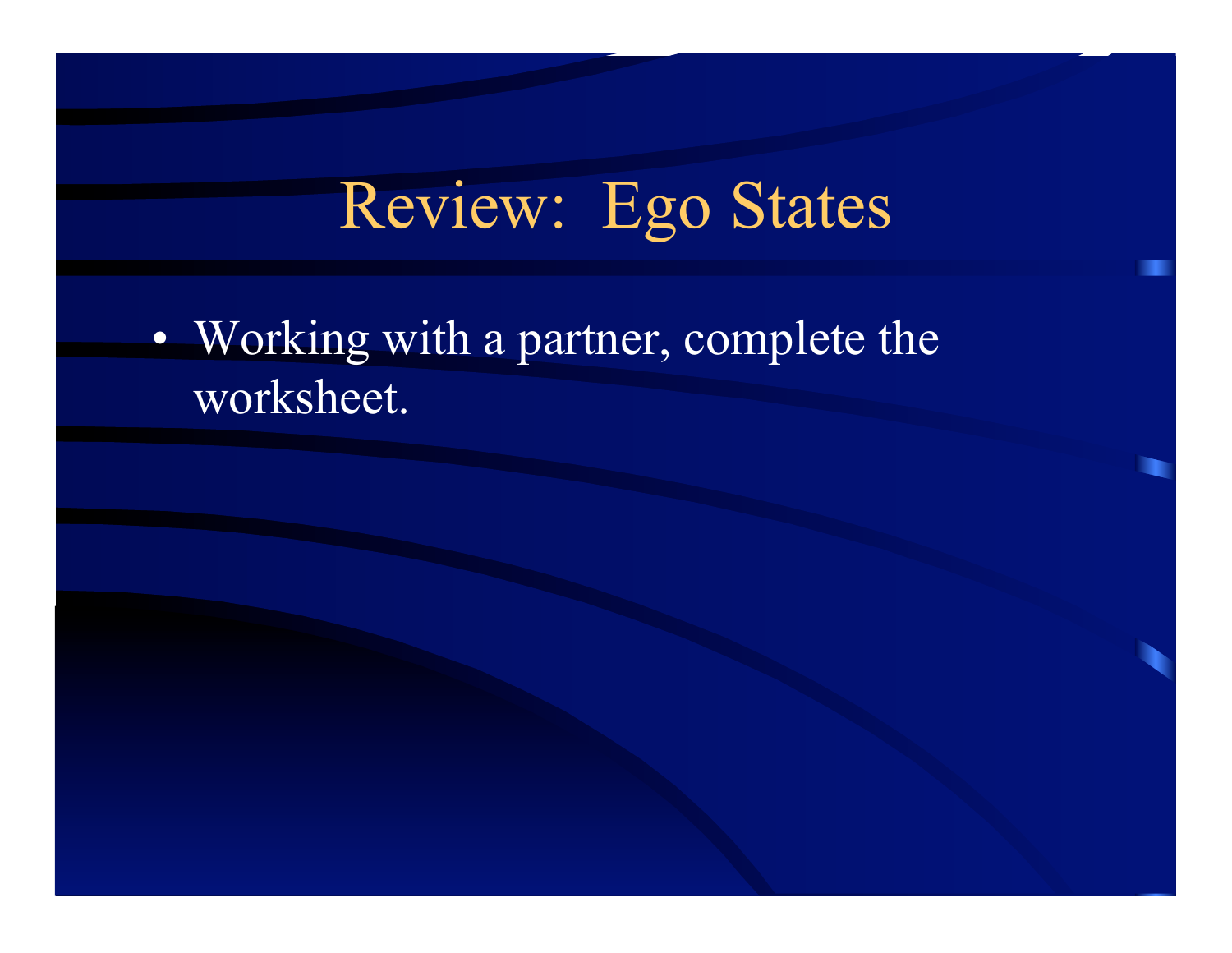#### Supporting Action Learning

- Review Action Learning Assignment
- What might be difficult about this assignment?
- How could you support the learner in a coaching way?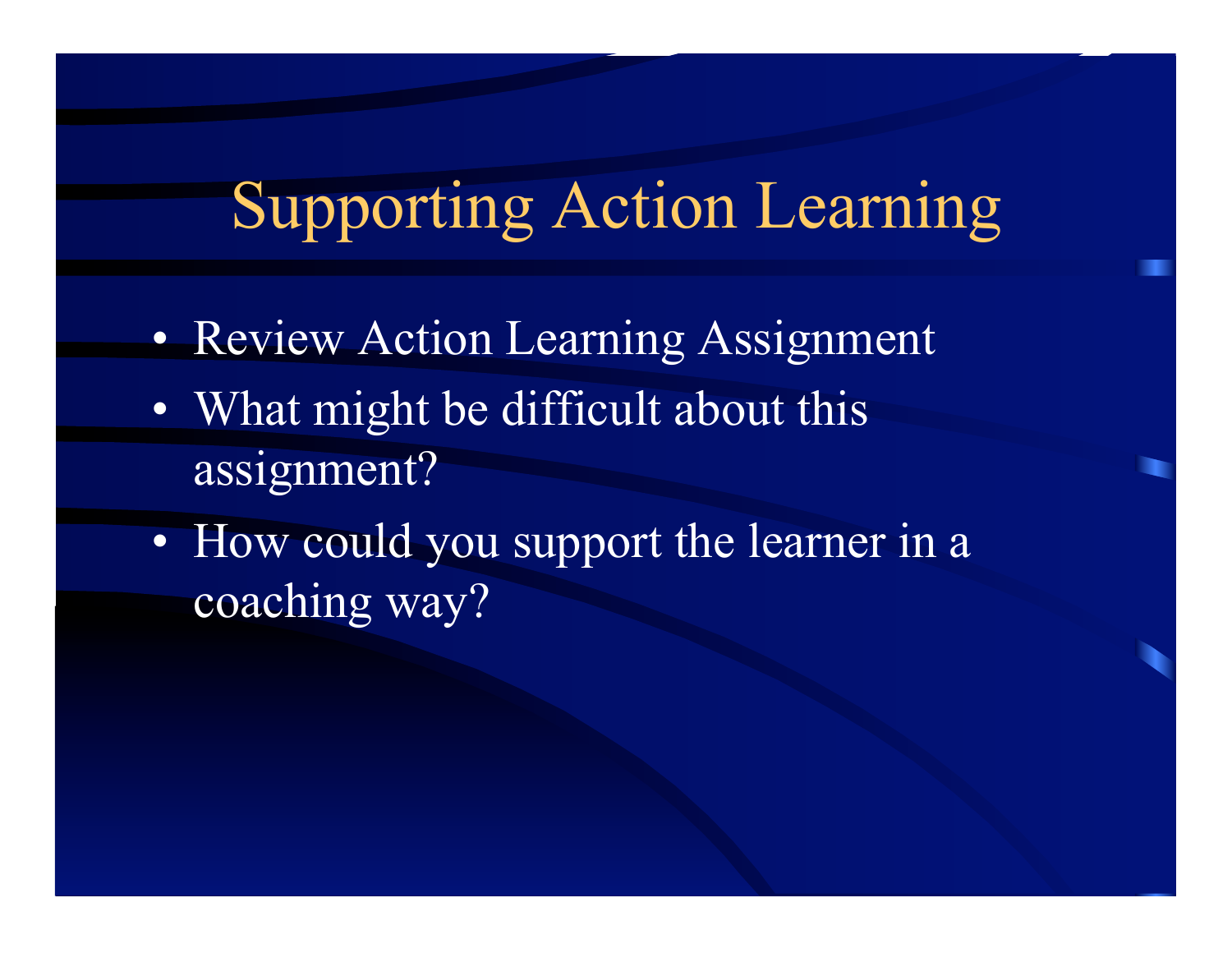#### Manager Reflections

• Prior to our next session, write a reflection about how you interacted in the Action Learning Process and what you might have done differently. Bring reflection to review and discuss.